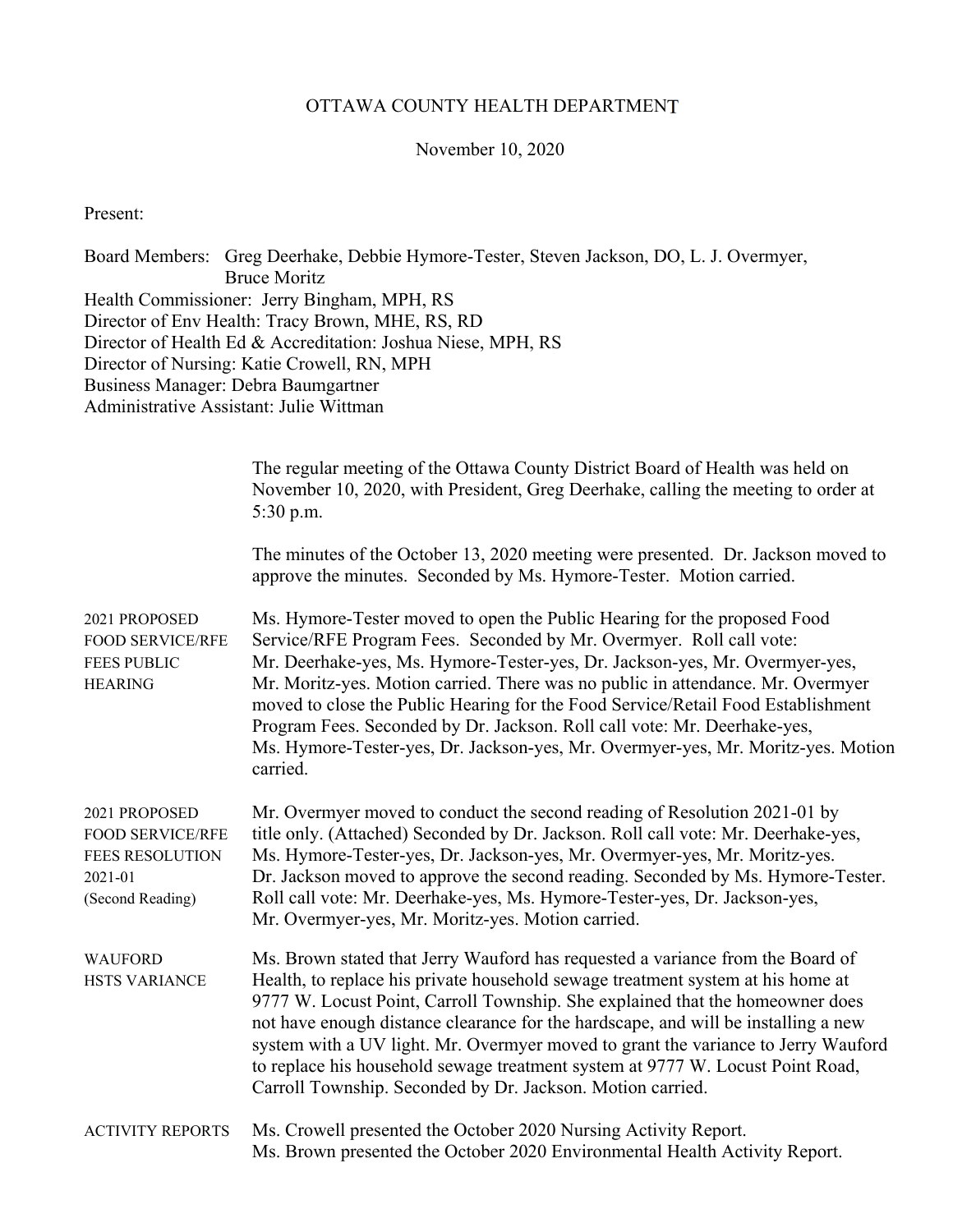|                                                              | Mr. Niese gave the Board an update of the Health Education and Accreditation<br>Division.                                                                                                                                                                                                                                                                                                                                                                                                                     |  |
|--------------------------------------------------------------|---------------------------------------------------------------------------------------------------------------------------------------------------------------------------------------------------------------------------------------------------------------------------------------------------------------------------------------------------------------------------------------------------------------------------------------------------------------------------------------------------------------|--|
| <b>FISCAL REPORTS</b><br>1. HH Accts. Recv.                  | Ms. Baumgartner presented the October 2020 Home Health Accounts Receivable<br>Report.                                                                                                                                                                                                                                                                                                                                                                                                                         |  |
| 2. Financial Report                                          | Ms. Baumgartner presented the October 2020 Board of Health Financial Report.                                                                                                                                                                                                                                                                                                                                                                                                                                  |  |
| 2020 ADDITIONAL<br><b>APPROPRIATIONS</b>                     | Mr. Bingham recommended the Board approve the 2020 Additional Appropriations.<br>(Attached) Mr. Overmyer moved to approve the Additional Appropriations as<br>presented. Seconded by Dr. Jackson. Motion carried.                                                                                                                                                                                                                                                                                             |  |
| <b>GRANTS /</b><br><b>CONTRACTS</b><br>1. 2022 RHWP RFP      | Mr. Bingham requested Board approval to apply to the Ohio Department of Health<br>(ODH) for the 2022 Reproductive Health and Wellness Program (RHWP) Grant.<br>Ms. Hymore-Tester moved to authorize Mr. Bingham to apply to ODH for the RHWP<br>Grant. Seconded by Dr. Jackson. Motion carried.                                                                                                                                                                                                               |  |
| 2.2020-2021 PIB<br><b>SCHOOL</b><br><b>CONTRACT</b>          | Ms. Crowell briefly described the Put-in-Bay School Nursing Services provided by<br>the contract with the Put-in-Bay Board of Education. Dr. Jackson moved to<br>authorize Mr. Bingham to renew the contract with the Put-in-Bay Board of Education<br>for School Nursing Services for the 2020-2021 school year, with no fee increase.<br>Seconded by Ms. Hymore-Tester. Motion carried.                                                                                                                     |  |
| HEALTH COMM<br><b>REPORT</b>                                 | Mr. Bingham presented the Health Commissioner's Report to the Board.<br>He gave a brief update on recent COVID activities, informing the Board that<br>Ottawa County is rapidly increasing in its number of COVID cases. Contact tracing is<br>becoming the primary focus at this time.                                                                                                                                                                                                                       |  |
|                                                              | The health department will be conducting pop-up COVID testing at the Ottawa<br>County Fairgrounds on Friday, November 13, 2020, in conjunction with Ottawa<br>County Emergency Management, the National Guard and approximately 30<br>volunteers.                                                                                                                                                                                                                                                             |  |
|                                                              | The owner of 20 <sup>th</sup> Century Lanes in Oak Harbor, Michael Renz, has filed a lawsuit<br>against the Ohio Department of Health, Dr. Acton, Dr. Himes, and the Ottawa County<br>Health Department. The attorneys provided through the Public Entities Pool<br>Insurance, PERSO, will be representing the health department. Mr. Bingham<br>explained that the department did not close the business, it has been closed for<br>remodeling. He will keep the Board updated on the progress of this case. |  |
|                                                              | Reminder – training requirements for the Board must be completed by the end of<br>2020.                                                                                                                                                                                                                                                                                                                                                                                                                       |  |
|                                                              | The staff continues to work hard and positive feedback has been given from the<br>community and our partners.                                                                                                                                                                                                                                                                                                                                                                                                 |  |
| <b>OTTAWA COUNTY</b><br><b>COURTHOUSE</b><br><b>HOLIDAYS</b> | Mr. Bingham recommended that the Ottawa County Health Department adopt to<br>implement the same holiday schedule as adopted by the Ottawa County<br>Commissioners. Mr. Overmyer moved to adopt the holiday schedule as set by the<br>Ottawa County Commissioners yearly, from this point forward. Seconded by<br>Ms. Hymore-Tester. Motion carried.                                                                                                                                                           |  |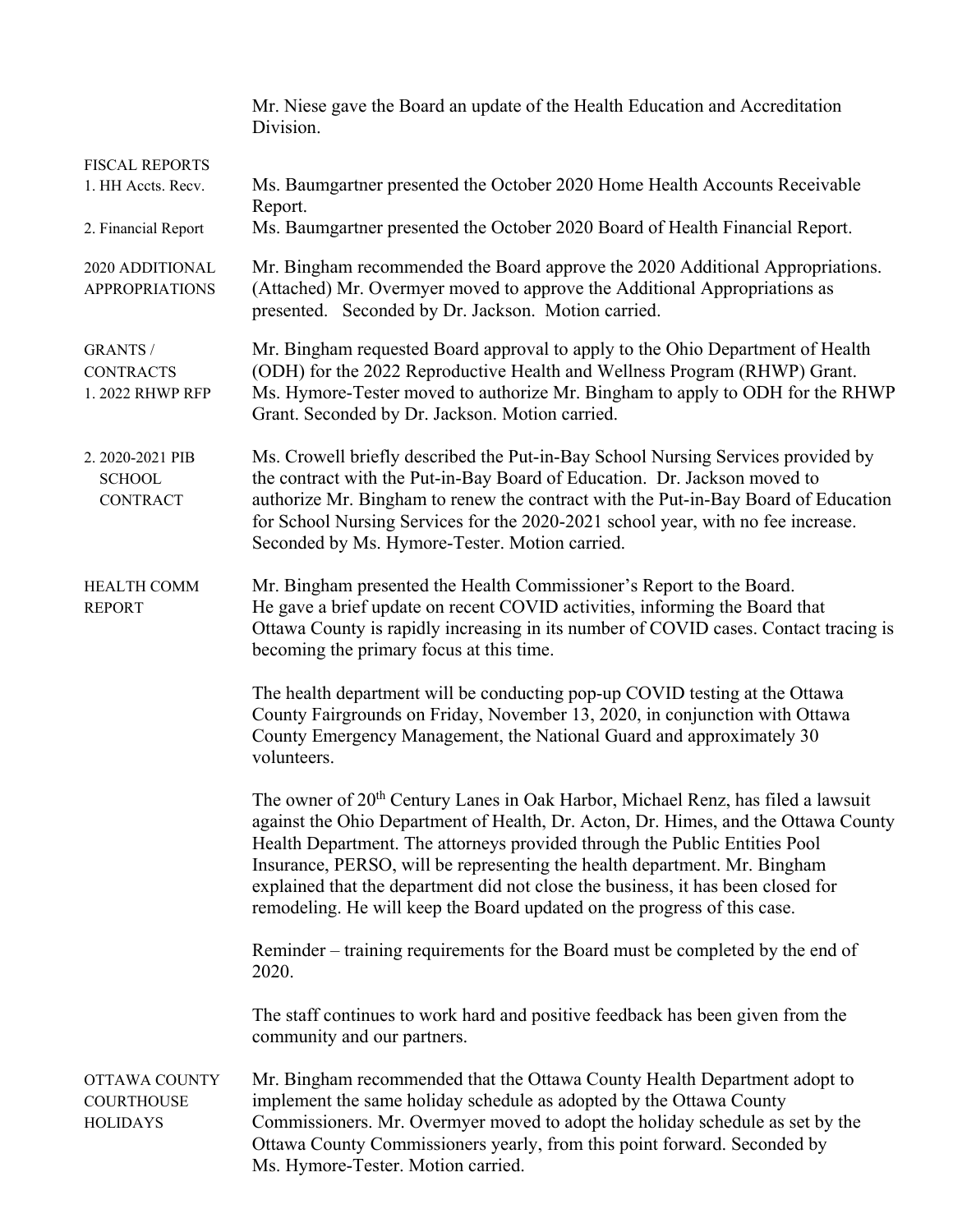| <b>MEETINGS</b>                     | There are no meetings scheduled for November 2020, due to the COVID-19<br>Pandemic.                                                                                                                                                                                                                                                                                                     |                            |  |
|-------------------------------------|-----------------------------------------------------------------------------------------------------------------------------------------------------------------------------------------------------------------------------------------------------------------------------------------------------------------------------------------------------------------------------------------|----------------------------|--|
| <b>BILL APPROVALS</b>               | Dr. Jackson moved to pay the bills. (Attached) Seconded by Mr. Overmyer. Motion<br>carried.                                                                                                                                                                                                                                                                                             |                            |  |
|                                     | Ms. Hymore-Tester moved to enter into Executive Session for personnel matters to<br>consider the appointment, employment, dismissal, discipline, promotion, demotion, or<br>compensation of a public employee or official. Seconded by Mr. Overmyer. Roll call<br>vote: Mr. Deerhake-yes, Ms. Hymore-Tester-yes, Dr. Jackson-yes, Mr. Overmyer-<br>yes, Mr. Moritz-yes. Motion carried. |                            |  |
|                                     | Mr. Overmyer moved to enter into open session. Seconded by Ms. Hymore-Tester.<br>Motion carried.                                                                                                                                                                                                                                                                                        |                            |  |
| <b>2021 WAGE</b><br><b>INCREASE</b> | Dr. Jackson moved to approve a 4% salary increase for all eligible health department<br>employees (employed by the Ottawa County Health Department for one year),<br>effective December 20, 2020. Seconded by Mr. Overmyer. Motion carried.                                                                                                                                             |                            |  |
| 2020 APPRECIATION<br><b>BONUS</b>   | Ms. Hymore-Tester moved to approve an appreciation bonus for all health department<br>employees, to be issued with the next scheduled paycheck. Seconded by Dr. Jackson.<br>Motion carried.                                                                                                                                                                                             |                            |  |
|                                     | <b>Next Meeting Date</b><br>December 8, 2020 at 5:30 p.m.                                                                                                                                                                                                                                                                                                                               |                            |  |
|                                     | Being no further business, the meeting was adjourned.                                                                                                                                                                                                                                                                                                                                   |                            |  |
|                                     | Respectfully Submitted,                                                                                                                                                                                                                                                                                                                                                                 |                            |  |
|                                     | Gerald W. Bingham, MPH, RS<br><b>Health Commissioner</b><br>Secretary                                                                                                                                                                                                                                                                                                                   | Greg Deerhake<br>President |  |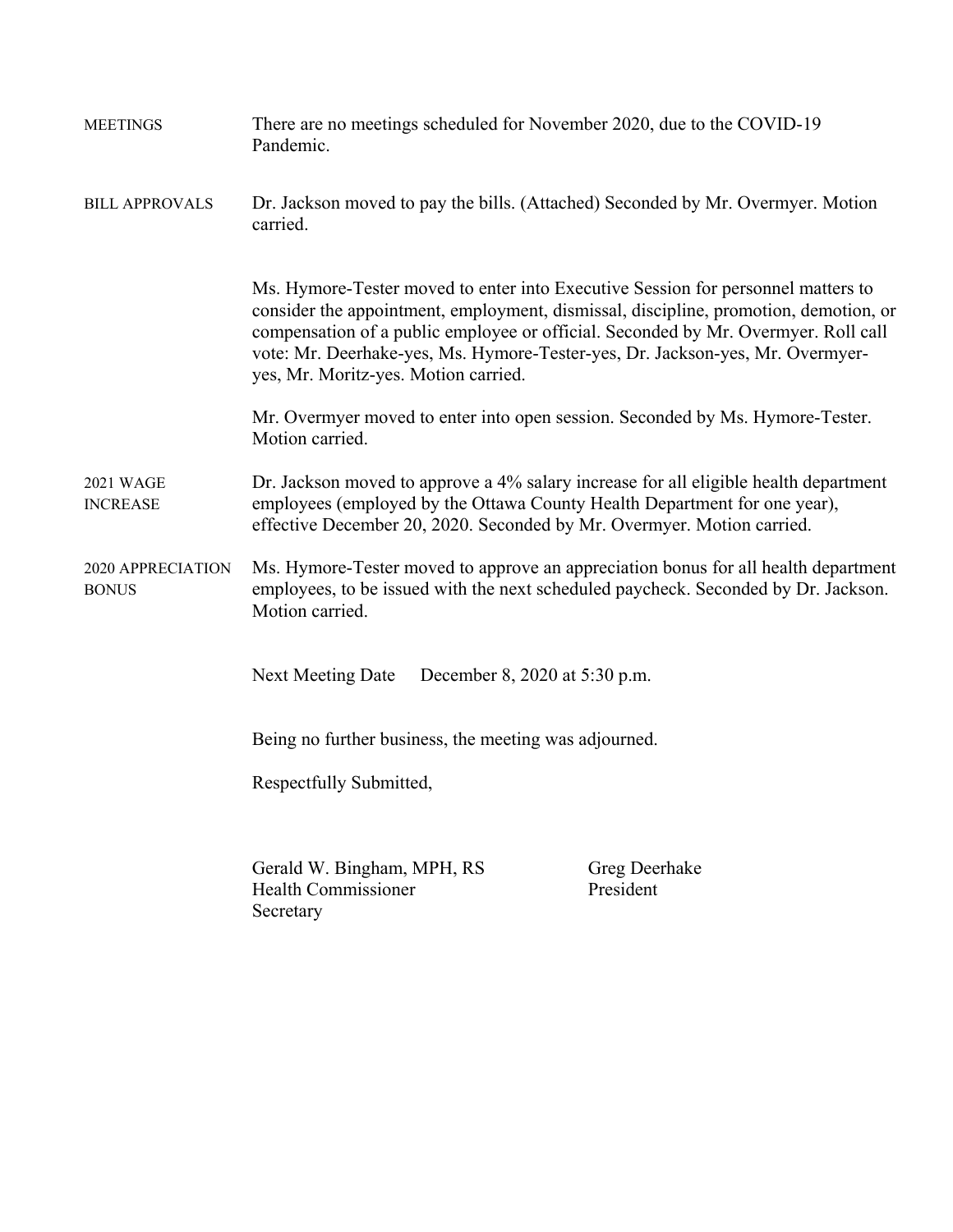# **RESOLUTION 2021-01**

# **Resolution Establishing Retail Food Establishment/ Food Service Operation License Fees in the Ottawa County General Health District**

A resolution amending the fees as they pertain to the Retail Food Establishment/Food Service Operation Program.

Whereas the Ottawa County Board of Health needs fees to conduct the Retail Food Establishment/Food Service Operation Program in order to properly carry out its responsibilities and duties in meeting its obligation to protect the public's health and welfare;

Therefore, under the authority of Section 3709.09 and 3717 of the Ohio Revised Code, be it resolved by the Board of Health of the Ottawa County General Health District that the following fees be adopted.

The cost of a license for a Retail Food Establishment/Food Service Operation as defined in 3717.01 of the Ohio Revised Code shall be any amount determined by the Public Health Council pursuant to Section 3717.25 and 3717.45 of the ORC plus the following fee:

| RFE/FSO                                                                                          | Local Fee                                    | RFE/FSO                                                                                      | Local Fee                                    |
|--------------------------------------------------------------------------------------------------|----------------------------------------------|----------------------------------------------------------------------------------------------|----------------------------------------------|
| Level $1<25,000$ Sq Ft<br>Level $2<25,000$ Sq Ft<br>Level 3<25,000 Sq Ft<br>Level 4<25,000 Sq Ft | \$175.26<br>\$193.26<br>\$339.40<br>\$421.47 | Level 1>25,000 Sq Ft<br>Level 2>25,000 Sq Ft<br>Level 3>25,000 Sq Ft<br>Level 4>25,000 Sq Ft | \$238.61<br>\$249.41<br>\$800.13<br>\$846.21 |
| Mobile RFE/FSO                                                                                   |                                              | \$74.46                                                                                      |                                              |
| Temporary Retail Food Establishment/Day<br>Temporary Food Service Operation/Day                  |                                              | \$44.25<br>\$44.25                                                                           |                                              |
| Vending Machine Location                                                                         |                                              | \$20.74                                                                                      |                                              |

#### **This resolution shall take effect and be in force from and after the earliest period allowed by law.**

Roll call vote: Mr. Deerhake-\_\_\_\_; Ms. Hymore-Tester-\_\_\_\_; Dr. Jackson-\_\_\_\_; Mr. Schramm-\_\_\_\_\_; Mr. Overmyer-\_\_\_\_\_; Mr. Moritz-\_\_\_\_\_.

#### ADOPTED BY THE OTTAWA COUNTY BOARD OF HEALTH THIS 12th DAY OF JANUARY, 2021.

\_\_\_\_\_\_\_\_\_\_\_\_\_\_\_\_\_\_\_\_\_\_\_\_\_\_\_\_\_\_\_\_\_\_ \_\_\_\_\_\_\_\_\_\_\_\_\_\_\_\_\_\_\_\_\_\_\_\_\_\_\_\_\_\_\_\_\_\_\_\_\_\_\_

Ottawa County Board of Health Ottawa County Board of Health

Greg Deerhake, President Gerald W. Bingham, Jr, MPH, RS, Secretary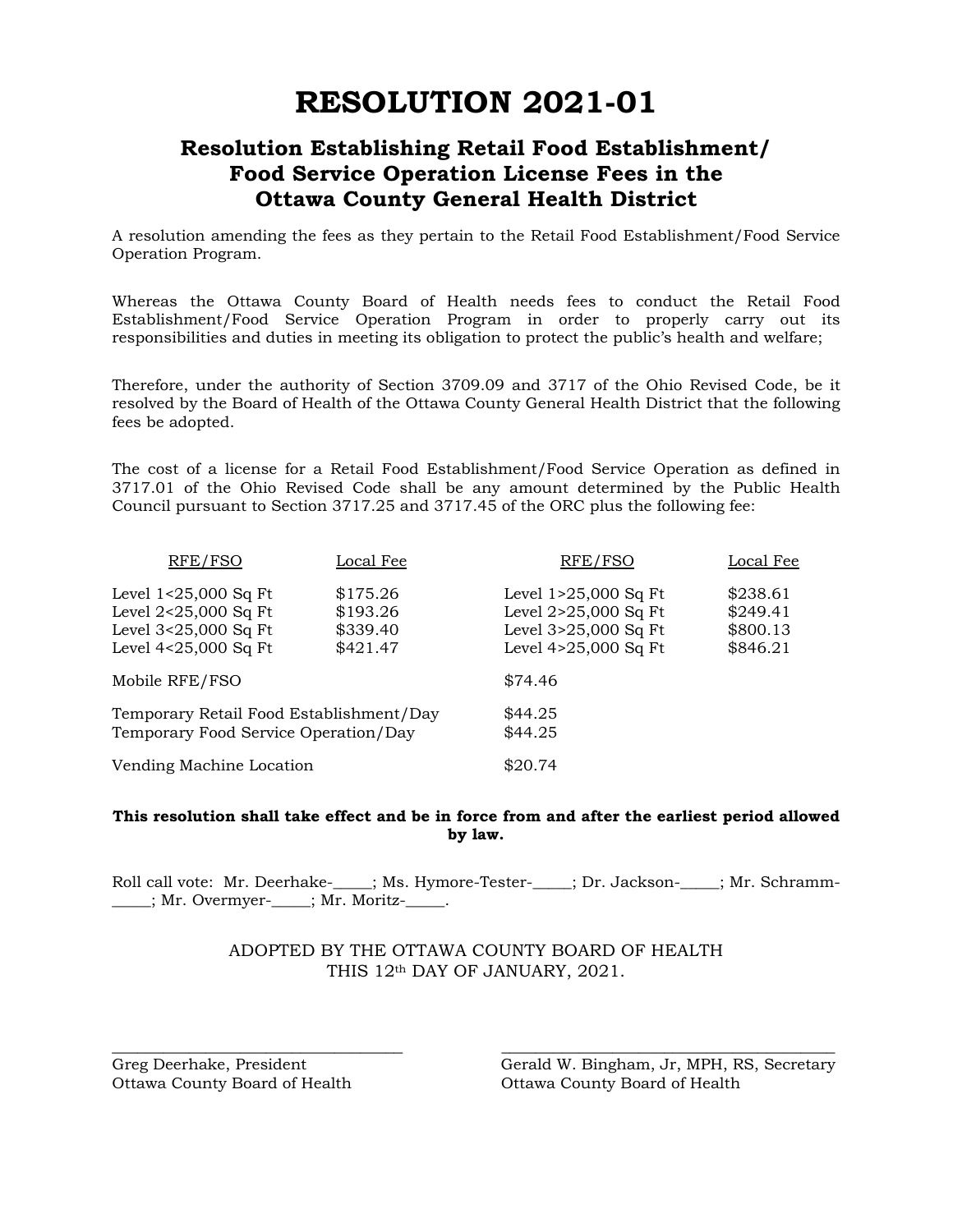### **OTTAWA COUNTY HEALTH DEPARTMENT 2020 ADDITIONAL APPROPRIATION November 10, 2020**

004 General Board of Health 004.0044.510200 Salary \$ 110,000.00 **FUND: LINE ITEM:**

**AMOUNT**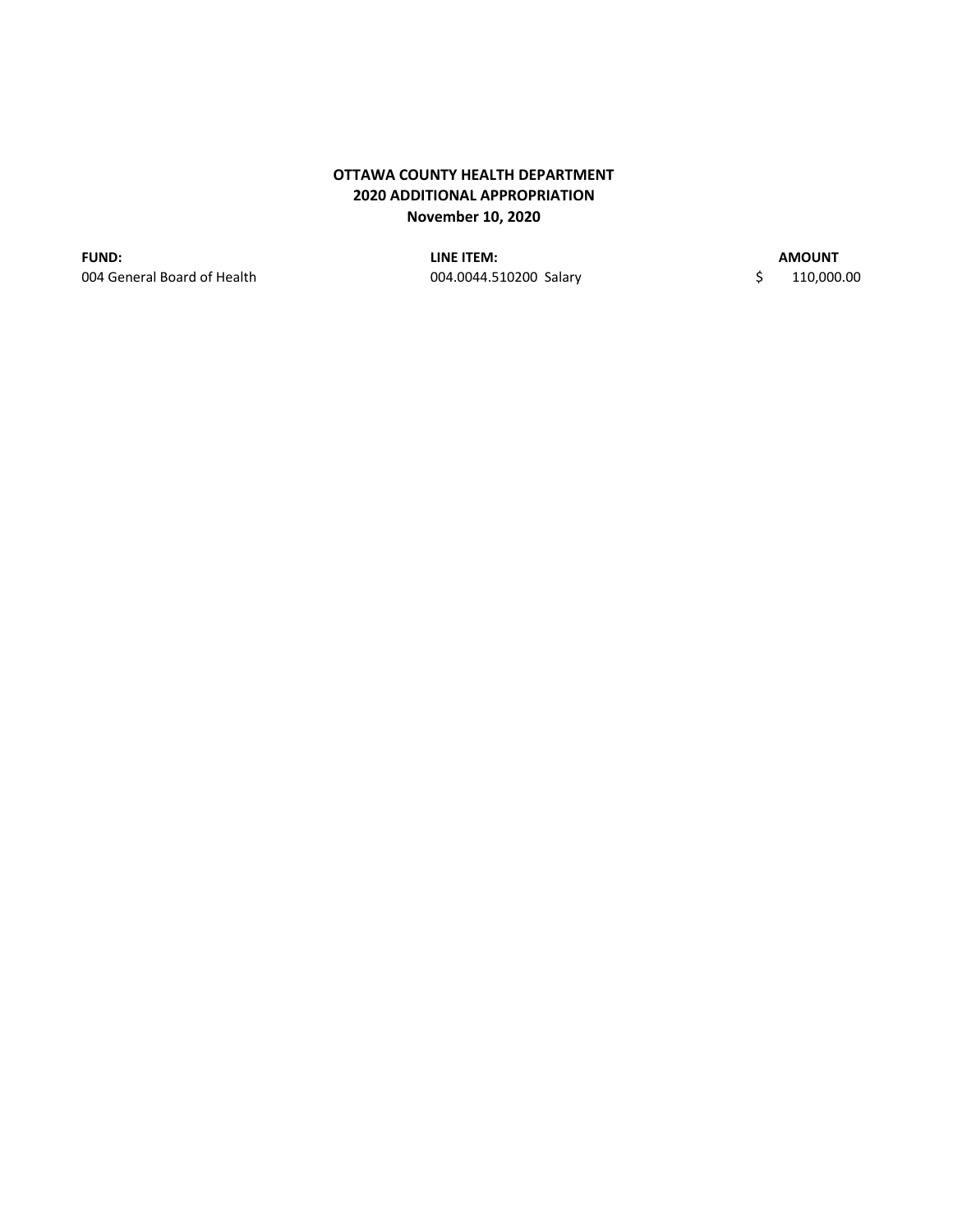# BILLS PAID NOVEMBER 2020

| <b>ALLSHRED SERVICES</b>          | \$42.85    | <b>MAGRUDER HOSPITAL</b>          | \$158.00   |
|-----------------------------------|------------|-----------------------------------|------------|
| <b>SHREDDING</b>                  |            | PT/OT SERVICES FOR 10/20          |            |
| AMAZON CAPITAL SERVICES, INC.     | \$58.97    | <b>MILLER BOAT LINE</b>           | \$20.00    |
| SUPPLIES FOR OCTOBER              |            | <b>FERRY TICKETS</b>              |            |
| <b>BINGHAM</b>                    | \$54.63    | <b>MORITZ</b>                     | \$80.00    |
| TRAVEL - OCTOBER                  |            | FINANCE COM MTG 11/02             |            |
| <b>BROWN</b>                      | \$235.18   | <b>MORITZ</b>                     | \$80.00    |
| <b>TRAVEL - OCTOBER</b>           |            | <b>BOARD MTG 11/10/20</b>         |            |
| <b>CAPUANO</b>                    | \$50.03    | MT BUSINESS TECHNOLOGIES          | \$98.76    |
| <b>TRAVEL - OCTOBER</b>           |            | COPIER SERVICE FOR 10/20          |            |
| <b>CELLIER</b>                    | \$9.20     | <b>NIESE</b>                      | \$40.25    |
| TRAVEL - OCTOBER                  |            | <b>TRAVEL - OCTOBER</b>           |            |
| CENTER FOR DISEASE DETECTION, LLC | \$26.00    | OHIO DIVISION OF REAL ESTATE      | \$5.00     |
| FP LAB FEES                       |            | <b>BURIAL PERMIT</b>              |            |
| CONCORDANCE HEALTHCARE            | \$23.66    | OHIO TELECOM                      | \$99.95    |
| SUPPLIES FOR OCTOBER              |            | FIBER CONCT 11/15-12/15           |            |
| CROS.NET, INC.                    | \$99.00    | <b>OVERMYER</b>                   | \$80.00    |
| ANNUAL DIAL UP FEE                |            | <b>BOARD MTG 11/10/20</b>         |            |
| <b>CROWELL</b>                    | \$15.86    | P.T. SERVICE INC.                 | \$3,571.00 |
| <b>COVID LABELS</b>               |            | PT/OT SRVC FOR 10/20              |            |
| <b>CROWELL</b>                    | \$13.23    | PERRY PROTECH                     | \$70.95    |
| <b>TRAVEL - OCTOBER</b>           |            | COPIER SERVICE FOR 11/20          |            |
| <b>DEERHAKE</b>                   | \$80.00    | PERRY PROTECH                     | \$70.95    |
| FINANCE COM MTG 11/02             |            | COPIER SERVICE FOR 12/20          |            |
| <b>DEERHAKE</b>                   | \$80.00    | <b>PERS</b>                       | \$8,416.16 |
| <b>BOARD MTG 11/10/20</b>         |            | PERS PAYMENT NOVEMBER             |            |
| DELL USA L.P.                     | \$7,599.31 | RIVERVIEW INDUSTRIES, INC.        | \$1,052.35 |
| <b>EQUIPMENT</b>                  |            | CUST. SERV FOR 10/20              |            |
| ERIE COUNTY GENERAL HEALTH        | \$126.00   | <b>ROBERTS</b>                    | \$115.50   |
| <b>WATER SAMPLES</b>              |            | COVID-19 CT                       |            |
| <b>FACER</b>                      | \$416.88   | <b>RUSH</b>                       | \$205.85   |
| <b>TRAVEL - OCTOBER</b>           |            | <b>TRAVEL - OCTOBER</b>           |            |
| <b>FOX</b>                        | \$89.13    | SANDATA TECHNOLOGIES              | \$465.24   |
| TRAVEL - OCTOBER                  |            | <b>HOME PRO SERVICES</b>          |            |
| <b>FREMONT UNIFORM SHOPPE</b>     | \$1,227.75 | SEGAARD                           | \$4.60     |
| <b>HH SCRUBS</b>                  |            | TRAVEL - OCTOBER                  |            |
| HEIN                              | \$52.90    | SHOPLET.COM                       | \$145.43   |
| TRAVEL - OCTOBER                  |            | SUPPLIES FOR OCTOBER              |            |
| <b>HYMORE-TESTER</b>              | \$80.00    | <b>STAPLES</b>                    | \$1,415.41 |
| <b>BOARD MTG 11/10/20</b>         |            | SUPPLIES - OCTOBER                |            |
| <b>HYMORE-TESTER</b>              | \$80.00    | STERLING PC MAINTENANCE SOLUTIONS | \$530.00   |
| FINANCE COM MTG 11/02             |            | <b>COMPUTER CONTRACT</b>          |            |
| <b>JACKSON</b>                    | \$80.00    | TRISTANO                          | \$288.08   |
| <b>BOARD MTG 11/10/20</b>         |            | TRAVEL - OCTOBER                  |            |
| <b>MAGRUDER HOSPITAL</b>          | \$86.67    | ULINE                             | \$747.02   |
| <b>EPINEPHRINE</b>                |            | SUPPLIES FOR OCTOBER              |            |
| <b>MAGRUDER HOSPITAL</b>          | \$45.00    | UNITED PARCEL SERVICE             | \$38.69    |
| HH ON CALL 10/20                  |            | SERVICES FOR 10/20-11/20          |            |